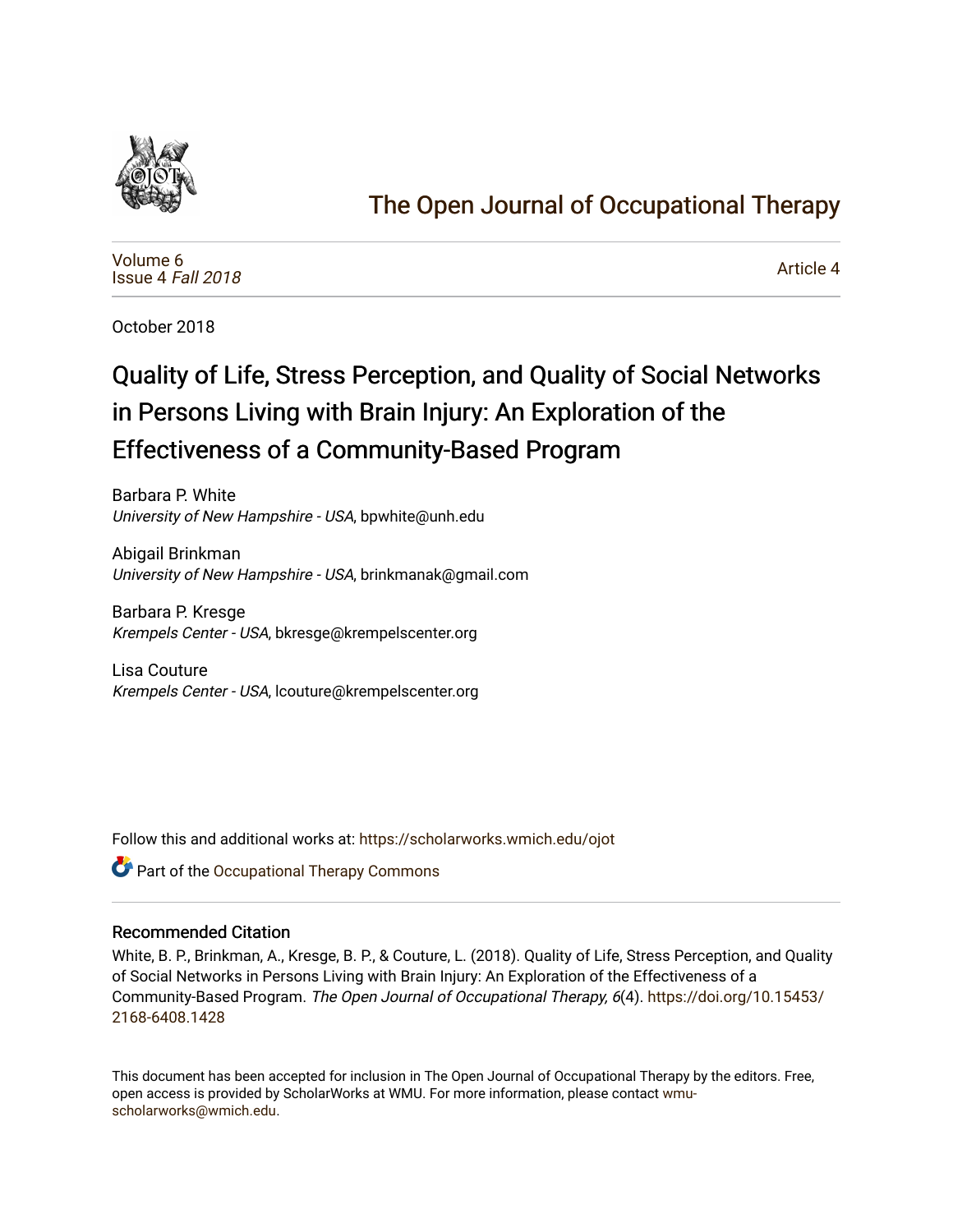# Quality of Life, Stress Perception, and Quality of Social Networks in Persons Living with Brain Injury: An Exploration of the Effectiveness of a Community-Based Program

#### **Abstract**

Background: This paper examines specific program elements of a community-based program for individuals living with brain injury. Results from a previous study suggested that members who attended regularly reported lower stress perception, higher quality of life perception, and higher social connectedness than did peers living in the community without such supports. In this study, we sought to understand reasons for their perceptions about how the program may have been helpful in shaping their perspectives of living with the effects of brain injury.

Methods: An explanatory case-study approach was applied, using multiple cases. Nine individuals were randomly selected from a subsample of the original outcomes study. Individuals were interviewed using a series of semi-structured and open-ended questions for 60-90 min about the way the community-based program may have impacted their lives.

Results: Narrative transcripts from participant interviews were reviewed by the authors and organized into four prominent themes that illustrated important member-centric outcomes of the program.

Conclusions: This study explored key attributes and characteristics that may contribute to the effectiveness of a community-based program for persons living with chronic brain injury. Themes that emerged from member interviews align with occupational therapy theories and may be helpful in shaping community-based practice.

#### **Comments**

Compliance with ethical standards

1. No external funding was used to conduct this study

2. Disclosure of potential conflicts of interest

Author 1: The primary author has been a research partner with Krempels Center for the past 3 years. The Krempels Center is a nonprofit organization serving persons with brain injury in the community. Dr. White is an associate professor in the College of Health and Human Services, University of New Hampshire, and has been assisting the Krempels Center in collecting outcomes research. As part of her research relationship with the Krempels Center, she was asked 18 months ago to become a member of the Board of Directors. There is no financial relationship between Dr. White and the Krempels Center.

Author 2 has no prior relationship with Krempels Center.

Author 3 is an employee of Krempels Center.

Author 4 is an employee of Krempels Center.

3. Research involving human participants and/or animals: The research described in the paper was reviewed by our university institutional review board for compliance with national and professional research ethics in working with human participants. All participants interviewed are their own personal guardians.

4. Informed consent: The research protocol was reviewed by the UNH IRB for ethical compliance in research with human participants. All procedures performed in studies involving human participants were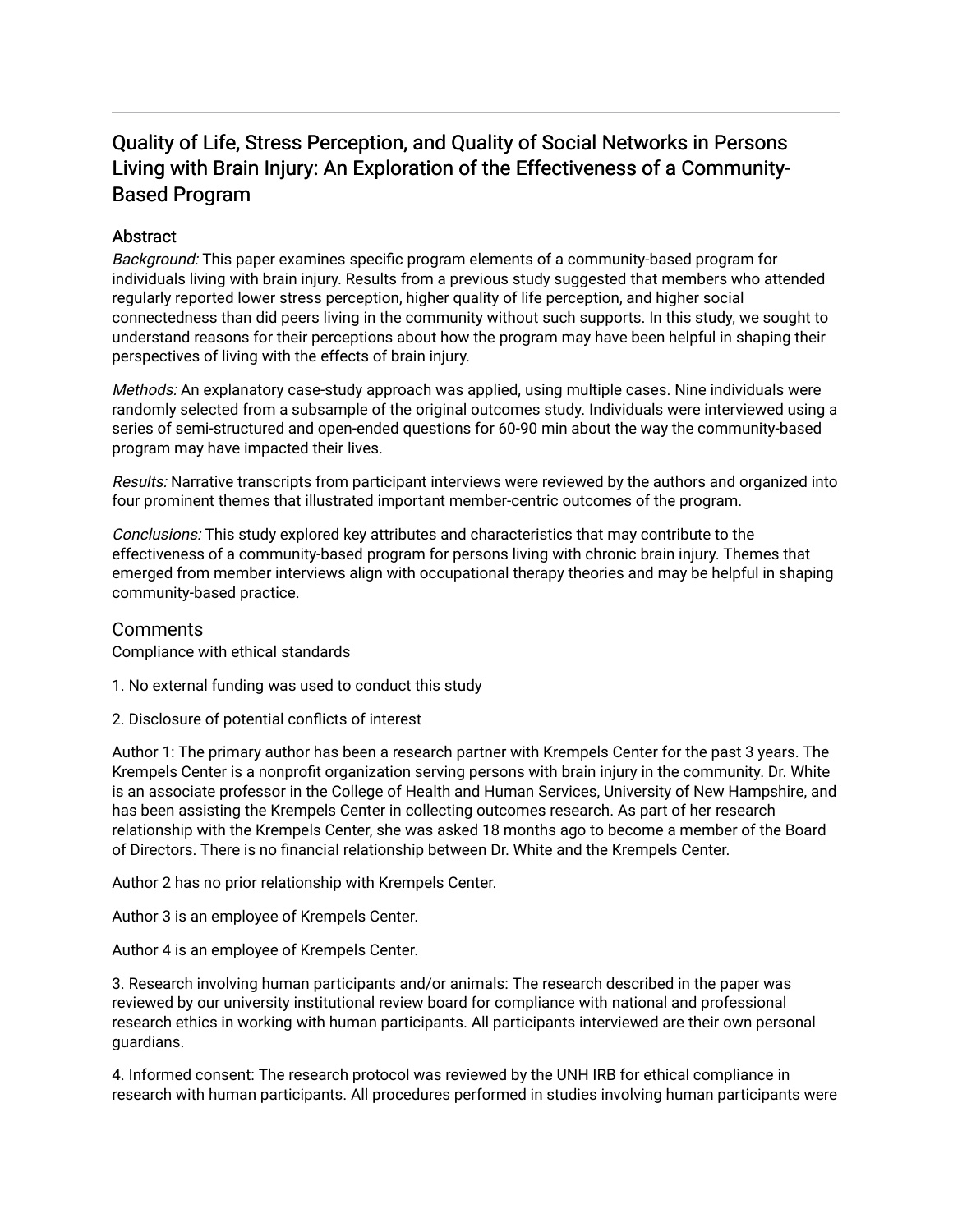in accordance with the ethical standards of the institutional and/or national research committee and with the 1964 Helsinki declaration and its later amendments or comparable ethical standards.

#### Keywords

acquired brain injury, community based program, quality of life

#### Cover Page Footnote

The authors wish to thank Krempels Center staff for their help in completing this research. To each of the participants who so generously gave their time and their perspectives, our deepest and warmest thank you.

#### Credentials Display

Barbara Prudhomme White, OTR/L, PhD; Abigail K. Brinkman, BS, MSOT; Barbara P. Kresge, M.S., CBIS, OTR/L; Lisa Couture, MSW

Copyright transfer agreements are not obtained by The Open Journal of Occupational Therapy (OJOT). Reprint permission for this Applied Research should be obtained from the corresponding author(s). Click [here](https://scholarworks.wmich.edu/ojot/policies.html#rights) to view our open access statement regarding user rights and distribution of this Applied Research.

DOI: 10.15453/2168-6408.1428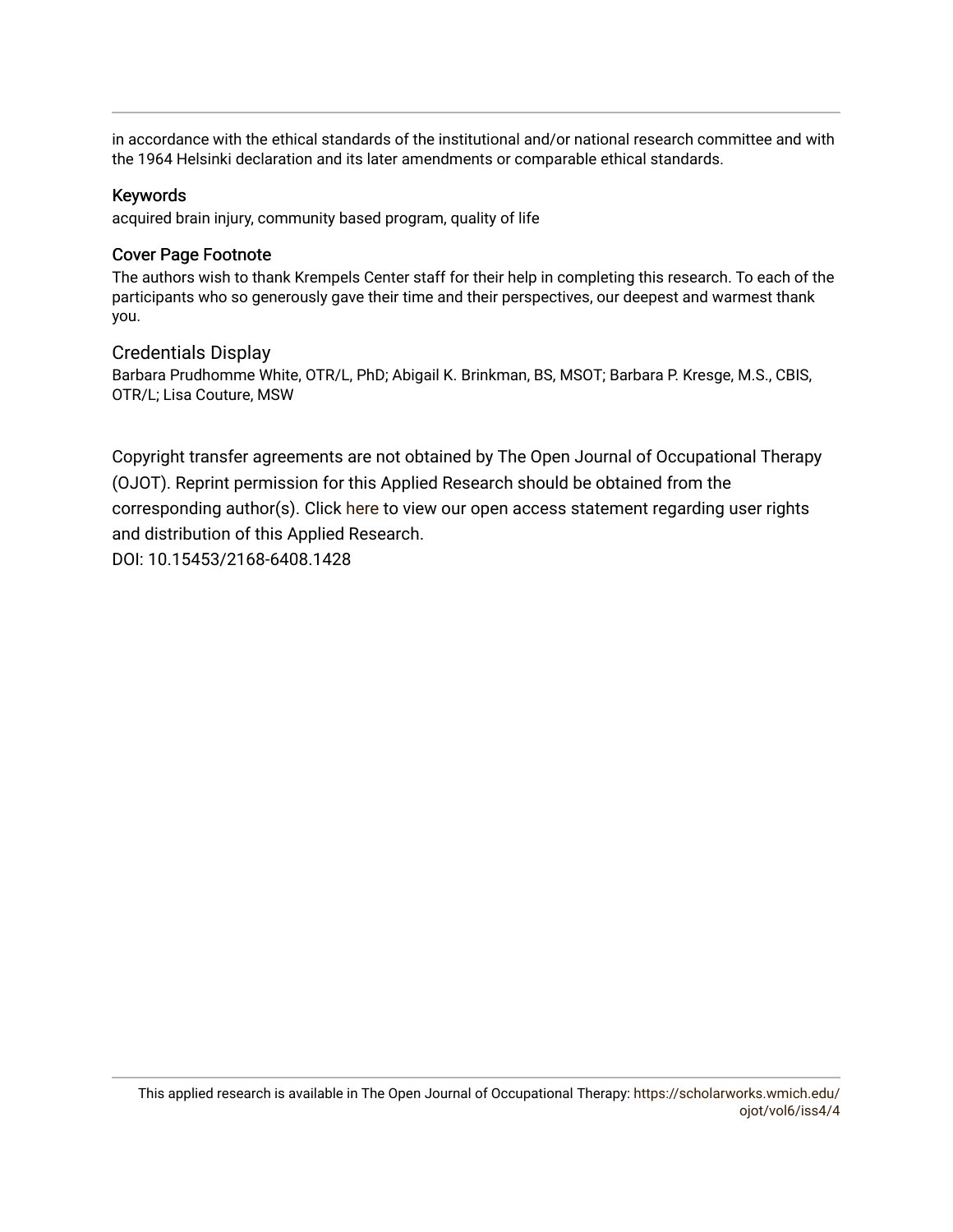An acquired brain injury (ABI) encompasses any injury to the head that results from either traumatic (e.g., auto accident, fall) or nontraumatic (e.g., cerebral vascular accident, tumor) sources (Brain Injury Association of America, 2018). ABIs, of which the most common is cerebral vascular accident (CVA), pose economic and humanistic burdens and affect approximately 795,000 U.S. citizens annually, with reported occurrences every 40 s. Medical and health care costs associated with ABI, including lost or diminished return-to-work rates, are estimated to cost roughly 34 billion dollars per year (Centers for Disease Control [CDC], 2015). Moreover, the rate of strokes is rising sharply as human life spans lengthen. A 2014 report from the American Heart Association predicted a 20.5% increase in the prevalence of stroke from 2012 to 2030, resulting in approximately 3.4 million adults in the United States living with poststroke syndromes (Go et al., 2013; Mozaffarian et al., 2014).

Traumatic brain injuries (TBIs) have also grown as a national health concern, with increased yearly numbers of survivable injuries surpassing death rates (Coronado et al., 2012). In a 2010 report, TBIs accounted for 2.5 million emergency department visits, hospitalizations, and deaths in the United States (CDC, 2015). This report, however, did not account for those who received care through outpatient or federal facilities, including roughly 200,000 service members who received a diagnosis of TBI from 2000 to 2011 (CDC, 2015). Although significant, TBI statistics may be underestimated, as many of the symptoms of brain injury may be less visible physically and perhaps underreported.

Regardless of the mechanism, non-traumatic or traumatic, and the extent of the brain injury, the physical and psychosocial impacts of brain injury can impose disruptions to daily living and affect overall quality of life far beyond the acute and postacute periods of injury (Powell, Temkin, Machamer, & Dikmen, 2007; Stålnacke, 2007; Williams, Rapport, Millis, & Hanks, 2014). As such, the term chronic brain injury can be used to describe individuals living with the residual effects of brain injury from either non-traumatic or traumatic origins and beyond the acute and rehabilitation phases of recovery (Corrigan & Hammond, 2013). Life disruptions in persons living with chronic brain injury, which can be both hidden and visible, can be caused by a multitude of residual impairments, such as memory loss and variability, expressive and/or receptive communication challenges, fatigue, and pain, and are often chronic, existing beyond the acute phase of injury and influencing quality of life across individuals' life spans (Dahm & Ponsford, 2015; Mahar & Fraser, 2011).

#### **Literature Review**

Quality of life, including perceptions of stress and social participation, are key domains of concern in the occupational therapy profession (American Occupational Therapy Association [AOTA], 2014). Occupational therapists are uniquely positioned to provide services that directly impact the daily living needs reported by individuals living with chronic brain injury. As the recent occupational therapy practice guidelines for adults with TBI reported (Wheeler & Acord-Vira, 2016), several research directions are critical to further explore in this population, including intervention programs that promote community reintegration and participation. Best practice attributes in this line of research appear to include those that focus on self-directed, goal-oriented programming as well as on education around functional skills development. The *American Journal of Occupational Therapy* further reinforced areas of best practice evidence and areas of need for further research in brain injury (AOTA, 2016). Specifically, research needs were noted in functional skills training and education to promote social participation, community reintegration, independent living, emotional well-being, and quality of life.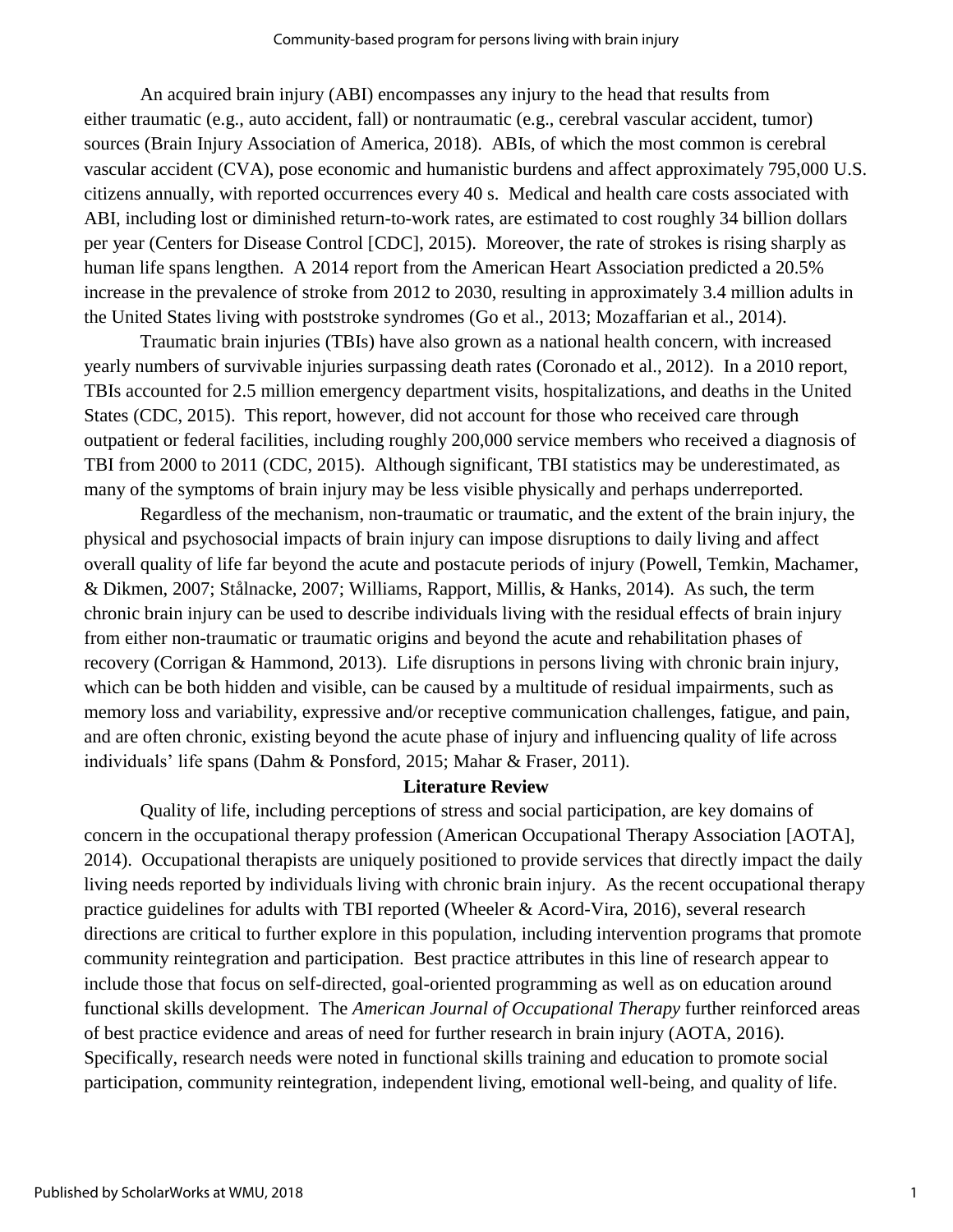Quality of life is defined in multiple ways, but most definitions share similar attributes around perceptions of subjective well-being, including both physical and psychosocial, and perceptions of purpose, belonging, and participation. The World Health Organization (WHO) defines quality of life as:

An individual's perception of their position in life, in the context of the culture and value systems in which they live, and in relation to their goals, expectations, standards and concerns. It is a broad ranging concept, affected in a complex way by the person's physical health, psychological state, level of independence, social relationships, and their relationship to salient features of their environment. (World Health Organization Quality of Life [WHOQOL] Group, 1995, p. 1404)

More recently, spirituality, religiousness, and personal beliefs were added as a module of the WHOQOL assessment (Skevington, Gunson, & O'Connell, 2012). The WHO's broad definition of quality of life, and its focus on multiple life domains, closely aligns with the Occupational Therapy Practice Framework, which also recognizes that quality of life perception is founded on complex interrelationships among the person, the environment, and necessary or desired occupations (AOTA, 2014).

According to several sources in the literature, one's quality of life perception post brain injury is impacted by multiple factors, including social networks, mental health, the extent and lasting impact of the injury, the ability to cope, life stress perception, pain, the living environment, and a sense of purpose (Jacobsson & Lexell, 2013; Jacobsson, Westerberg, Malec, & Lexell, 2011; Mclean, Jarus, Hubley, & Jongbloed, 2014; Schiehser et al., 2015). However, among the variety of contributing factors to quality of life perception, social connectedness and life stress perception both seem to play particularly important roles. For example, according to Bay and de-Leon (2011), brain injury symptoms, and especially the degree of associated fatigue, are closely aligned with chronic stress and lower quality of life perception. Similarly, an increase in chronic stress following TBI has been shown to have a mediating effect on several quality of life factors, including increases in depressive symptoms and memory complaints (Bay & Covassin, 2012; Bay, Kalpakjian, & Giordani, 2012).

Several studies speak to the importance of a quality social support system for persons living with chronic brain injury. For example, Jacobsson and Lexell (2013) noted that social interactions were shown to be important in quality of life perceptions, as participants with chronic brain injury reported a higher level of life satisfaction when offered more opportunities for social engagement through events with friends or coworkers. In addition, Mclean et al. (2014) found that perception of social participation significantly influenced quality of life perception among a population of adults with moderate to profound brain injury.

#### **Purpose of the Study**

This paper presents the results of a qualitative follow-up study to examine deeply the personal perceptions of persons with chronic brain injury who attended a community-based day program. In a previous study, we were interested in whether the community-based day program designed for persons with chronic brain injury living in the community was perceived as effective in providing services to its participants (White, Wilcox, Kresge, & Couture, 2016). The program studied is a member-driven, community non-profit that was developed to provide services for individuals with brain injury to improve quality of life and social interaction. Specifically, elements of the program that include group topics are designed to positively impact social participation, psychological health, and well-being, and to build connections with the broader community. Members are fully embedded stakeholders who help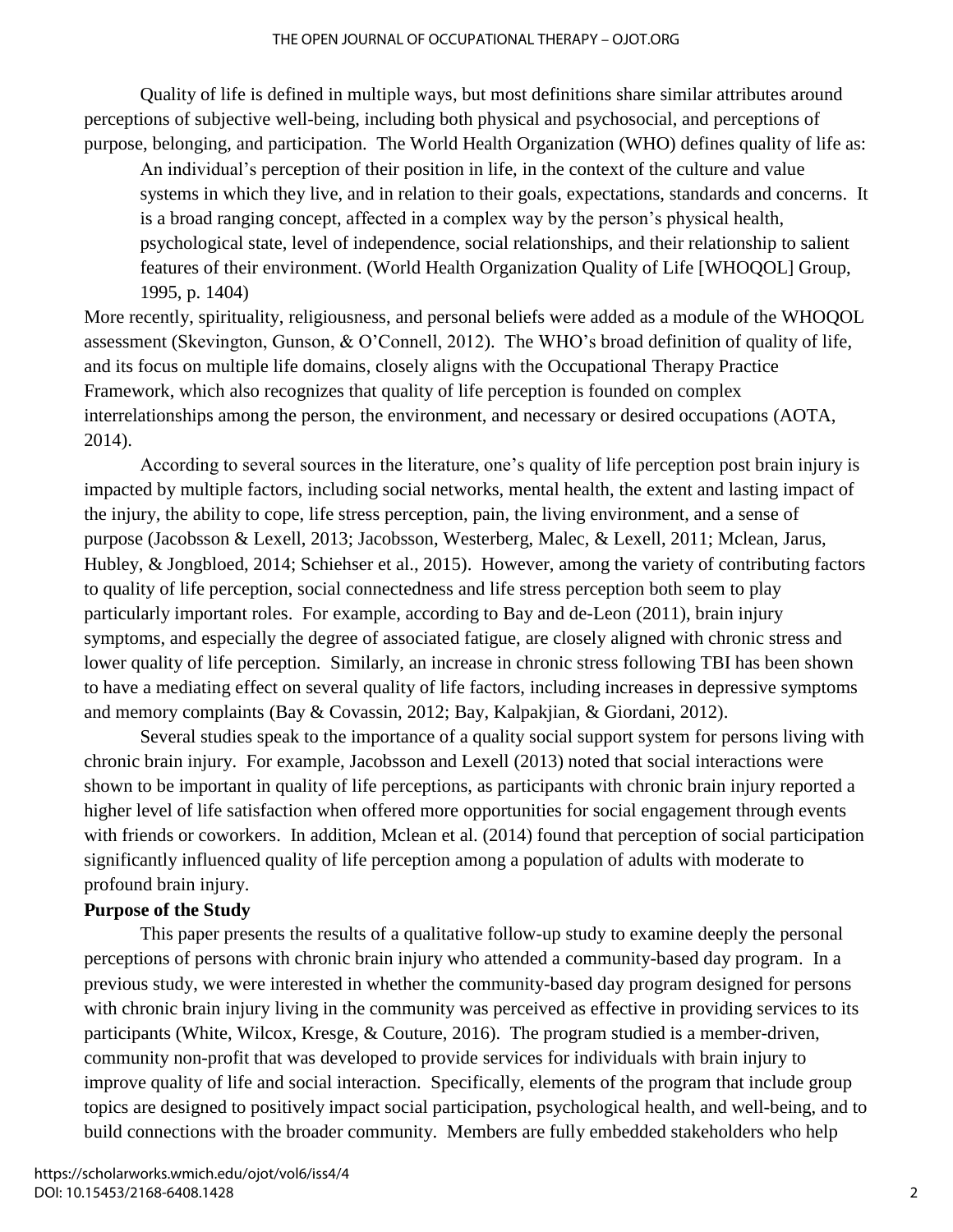"drive" the program by contributing to day-to-day operations; helping select daily group topics; corunning community meetings with staff; and selecting areas of skill development, interests, and community outings. Although it is a multidisciplinary program that includes psychology, speechlanguage pathology, and recreational therapy, its structure is primarily influenced by both occupational therapy and social work disciplines. The mission of the center includes providing individuals living with chronic brain injury a welcoming, inclusive environment in which they can develop their skills and interests, make friends, and participate in both the center's community as well as the broader community outside. Activity groups covering a wide range of topics are offered daily. Examples include stress management, cooking, community transportation, memory enhancement, falls prevention, balance skills, and current events discussions. Members select those in which they wish to participate, with opportunities for giving feedback and modifying programmatic offerings on a regular basis. A member of the program also holds a seat on the board of directors. Professional staff, as well as supervised student interns, help manage the program in partnership with the members.

The findings of the prior survey study came from four sources: the WHOQOL–BREF Scale, Cohen's Perceived Stress Scale, questions regarding social networks, and questions regarding program satisfaction (White et al., 2016). Although staff participated in tool selection and question development, the study was conducted by a research partner at the University of New Hampshire. The results suggested that members reported holding higher quality of life perceptions than had been expected as well as lower overall stress perceptions and higher satisfaction with social networks than anticipated. Although the research pointed to a high degree of program satisfaction and assistance in quality of life perceptions, it did not explore how the community-based program may have contributed to the study outcomes. This paper presents the results of a qualitative follow-up study to examine deeply possible reasons for why the program appears important and effective to its members. We also wished to explore possible connections among the participants' perceptions and elements of how the program is executed.

#### **Method**

To better understand the participants' perceptions of the program, we used an explanatory case study approach, using multiple cases, in which a series of semi-structured and open-ended questions were asked of each person in a private interview. This method is particularly well-suited for health sciences research in which the intention is to seek a better understanding of theory that supports how and why intervention programs do or do not work well (Baxter & Jack, 2008). The multiple case approach allowed us to examine several cases in order to understand both differences and similarities among the respondents' perceptions (Baxter & Jack, 2008; Yin, 2003). Because we had evidence that suggested that the center appeared to be an effective program, we began the study with three propositions that framed the scope of our open-ended interview questions.

According to Yin (2003), propositions in case study research, similar to hypotheses, help to guide the conceptual framework for understanding results. This approach seemed particularly useful in addressing the how and why questions we had regarding the participants' perceptions of the program and what they liked and did not like. The three propositions gleaned from the prior outcomes study (White et al., 2016) and used to frame the study questions and interpret the results were:

1. Members reported lower stress perception than had been expected. Specifically, stress perception levels were similar to values reported in a national sample of healthy similar-aged individuals without brain injury histories and lower than other studies of individuals with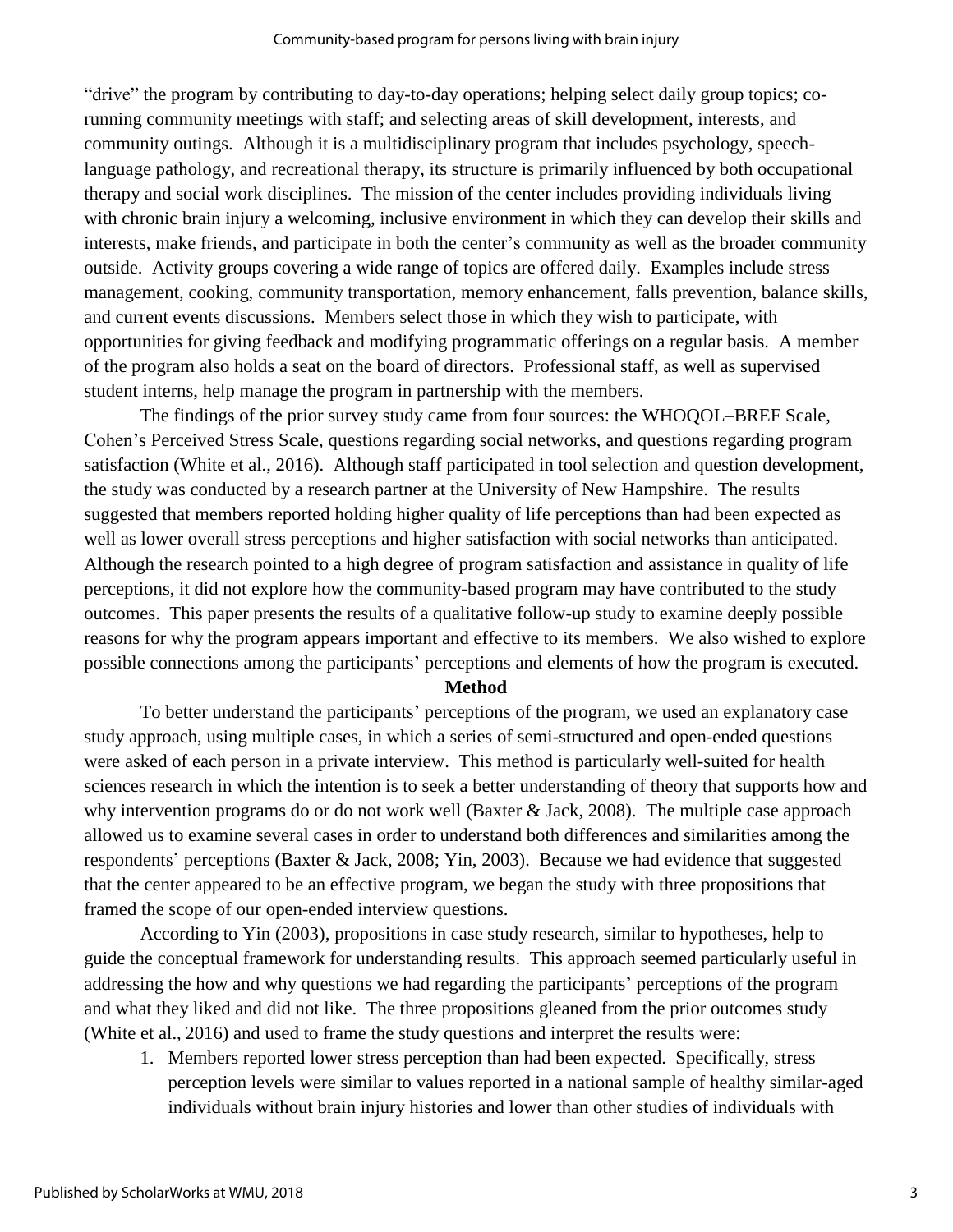brain injury using the same measure (Bay, Hagerty, Williams, Kirsch, & Gillespie, 2002; Cohen, 1988; Strom & Kosciulek, 2007).

- 2. The center members reported higher quality of life than had been expected. Scores on the WHOQOL-BREF Scale suggested that the center members had a significantly different outlook from their comparison peers. Further, the members were found to have similar quality of life perceptions to well adults in two other studies (Hawthorne, Herrman, & Murphy, 2006; Skevington & McCrate, 2011).
- 3. Members reported stronger and more satisfying social networks than what is typically reported in the brain injury literature and from what had been expected (Hawthorne, Gruen, & Kaye, 2009; Rath, Hennessy, & Diller, 2003).

Aligned with these propositions, we asked the participants to discuss their impressions regarding the center, what they liked or did not like about the program, and if the center had any influences on their quality of life, overall life stress, and social connectedness. As individuals spoke, we would follow up with further questions to ensure we understood the participants' stories. Sample questions that framed our interviews are in Table 1.

## **Table 1**

| Questions Asked of Each Participant                                                                      |  |  |  |  |  |
|----------------------------------------------------------------------------------------------------------|--|--|--|--|--|
| Please describe your perceptions of life stress over the past month.                                     |  |  |  |  |  |
| What are your perceptions of your personal social connections currently?                                 |  |  |  |  |  |
| On a scale of 1-5, what would you rate your quality of life? Please explain your rating/perceptions.     |  |  |  |  |  |
| How often do you come to the center?                                                                     |  |  |  |  |  |
| Please describe why you come to the center.                                                              |  |  |  |  |  |
| Can you describe any particular reason?                                                                  |  |  |  |  |  |
| Does it hold any purpose or meaning for you?                                                             |  |  |  |  |  |
| If it does, what stands out as being special for you?                                                    |  |  |  |  |  |
| Please describe what you like about the program.                                                         |  |  |  |  |  |
| Please describe what you do not like about the program.                                                  |  |  |  |  |  |
| Things you would like to change. Feel frustrated by.                                                     |  |  |  |  |  |
| Are there any particular aspects that they do well?                                                      |  |  |  |  |  |
| Please describe things you would like them to do better.                                                 |  |  |  |  |  |
| If you have offered any suggestions, please describe your impression of how you were either listened to. |  |  |  |  |  |
| Not listened to.                                                                                         |  |  |  |  |  |
| Has the program made any impacts on your quality of life?                                                |  |  |  |  |  |
| If not, are there things about the program that you would like to share?                                 |  |  |  |  |  |
| If yes, please expand on how it may have impacted you.                                                   |  |  |  |  |  |
| If someone wanted to build another program like this, what would you tell them?                          |  |  |  |  |  |
| What would they need to do?                                                                              |  |  |  |  |  |
| What would you like to tell me about the center that I have not asked?                                   |  |  |  |  |  |

# **Participants**

A university institutional review board for compliance in working with human participants approved the study, and the participants were their own personal guardians. A random sample (i.e., names drawn from a hat) was drawn of members' names who regularly attended the program being studied. Since we were interested in understanding how the program might be effective, we wished to interview persons who knew enough about the program to offer details and perspectives. Regular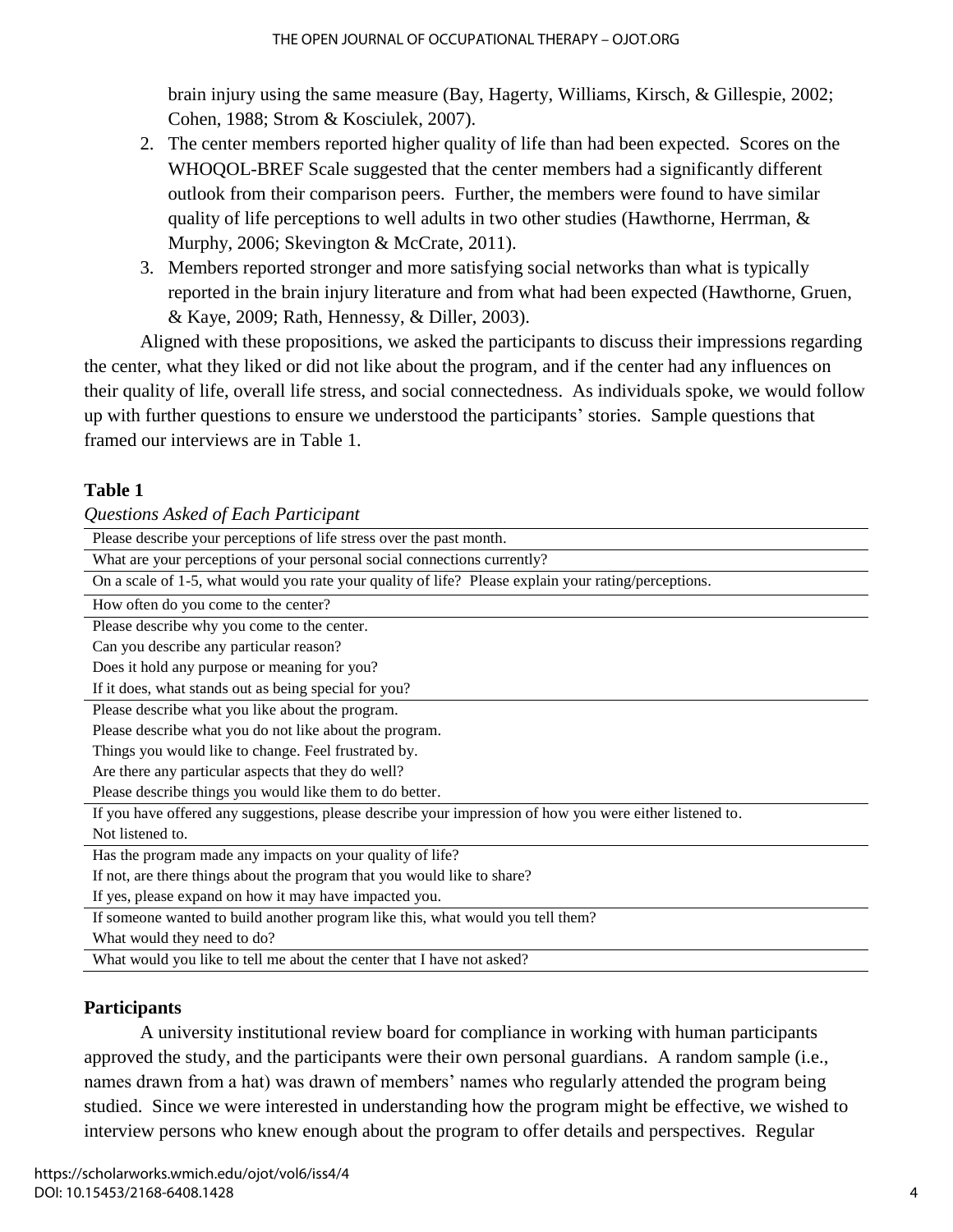attendance was defined as having attended the program for at least 6 months and at least 3 to 4 days per month. The members were asked if they were interested in being interviewed about their perceptions of the program, and all nine persons whose names were drawn agreed. Each participant reported his or her own descriptive information (see Table 2). Each participant was diagnosed with chronic brain injury, lived in the local community, and attended the weekly 3-day program at least once per week. We elected to include in this study people living with chronic brain injury from either non-traumatic brain injury and TBI, reflecting program service practices in not distinguishing among brain injury etiologies.

# **Table 2**

#### *Participants*

| Name          | <b>Description</b> | Age | Years<br>Post<br>Injury | <b>Findings</b>                                                                                                                                                                                                                                                                                                                                                                                                                                   |
|---------------|--------------------|-----|-------------------------|---------------------------------------------------------------------------------------------------------------------------------------------------------------------------------------------------------------------------------------------------------------------------------------------------------------------------------------------------------------------------------------------------------------------------------------------------|
| Sarah         | White Female       | 59  | 7                       | Sarah reported sustaining extensive brain injuries in 2009, including an aneurysm and trauma from a<br>resulting car crash. When she was discharged from rehabilitation, Sarah reports she was unable to<br>move her arms or her hands well and was wheelchair-dependent. Sarah began attending the center in<br>2009 and attends as regularly as she can but often misses program days due to not having access to<br>consistent transportation. |
| Michael       | White Male         | 47  | 20                      | Michael reported sustaining a ruptured aneurysm 20 years ago. He reported that he had "beaten all the<br>documents" in recovering beyond initial expectations from his injuries. He has been a member of the<br>center since 1999 and used to attend regularly. He now attends only a few times per year.                                                                                                                                         |
| Larry         | White Male         | 29  | 8                       | Larry reported being diagnosed with a brainstem tumor in 2008. Following surgery and radiation<br>treatment, he was left with a significant brain injury, which includes both physical and expressive<br>speech impairments. He joined the center in 2009 and attends regularly.                                                                                                                                                                  |
| <b>Kelly</b>  | White Female       | 65  | $\overline{7}$          | Kelly reported being diagnosed with a traumatic brain injury 6 months after falling while crossing a<br>street in 2009. Although she has no physical impairments, she continues to experience double vision<br>and difficulties with short-term memory. She has attended the center since 2010 and used to be a<br>regular attendee; however, she now attends only a few times per year.                                                          |
| Jack          | <b>Black Male</b>  | 25  | 6                       | Jack reported sustaining a severe traumatic brain injury from a car crash in 2010. He is ambulatory<br>with mild-moderate physical limitations, mild expressive aphasia, and some cognitive challenges. He<br>has been a member of the center since 2012 and attends sporadically.                                                                                                                                                                |
| <b>Jeff</b>   | White Male         | 59  | 13                      | Jeff reported being diagnosed with Lyme disease 13 years ago, to which febrile seizures and a resulting<br>brain injury are attributed. He has been attending the center since 2014 and currently attends KC<br>regularly. He described that he is unable to work because of frequent head pain associated with most<br>types of environmental stimulation and that his injuries are hard to explain because they are "hidden."                   |
| <b>Derek</b>  | White Male         | 57  | 9                       | Derek reported sustaining an aneurysm in 2007, resulting in significant short-term memory<br>impairments. He has attended the center regularly for about 4 years.                                                                                                                                                                                                                                                                                 |
| <b>Darren</b> | White Male         | 44  | 13                      | Darren reported sustaining severe traumatic brain injuries in 2003 as a result of a motorcycle accident.<br>He noted that his greatest challenges are with memory and verbal expression. He has been a member of<br>the center since 2004 and used to attend regularly. However, he reported that for the past 6 to 7 years<br>he attends only a few times per year.                                                                              |
| <b>Nick</b>   | White Male         | 46  | 25                      | Nick reported sustaining a severe traumatic brain injury from knife and gun wounds in 1991, leaving<br>him with right-sided paralysis and expressive aphasia. He has been a member of the center off and on<br>since 2000 and currently attends regularly.                                                                                                                                                                                        |

# **Data Collection**

The authors established an objective viewpoint by having university research partners who did not know the members or their personal information conduct all nine interviews and collect narrative data. A master of occupational therapy student assisted in six of the interviews by taking additional notes and participating in data analysis and interpretation. Both researchers had been at the center but were not well-known by the participants. Audio recording was not feasible for this study; rather, notes were taken by the two researchers applying effective and nonobtrusive interview note-taking strategies described by Doody and Noonan (2013). Notes from the interviews were a mix of verbatim statements and summaries of what was said. Immediately following each interview, the researchers' notes were reviewed, clarified, and combined. From these, summary transcripts that included quotes were written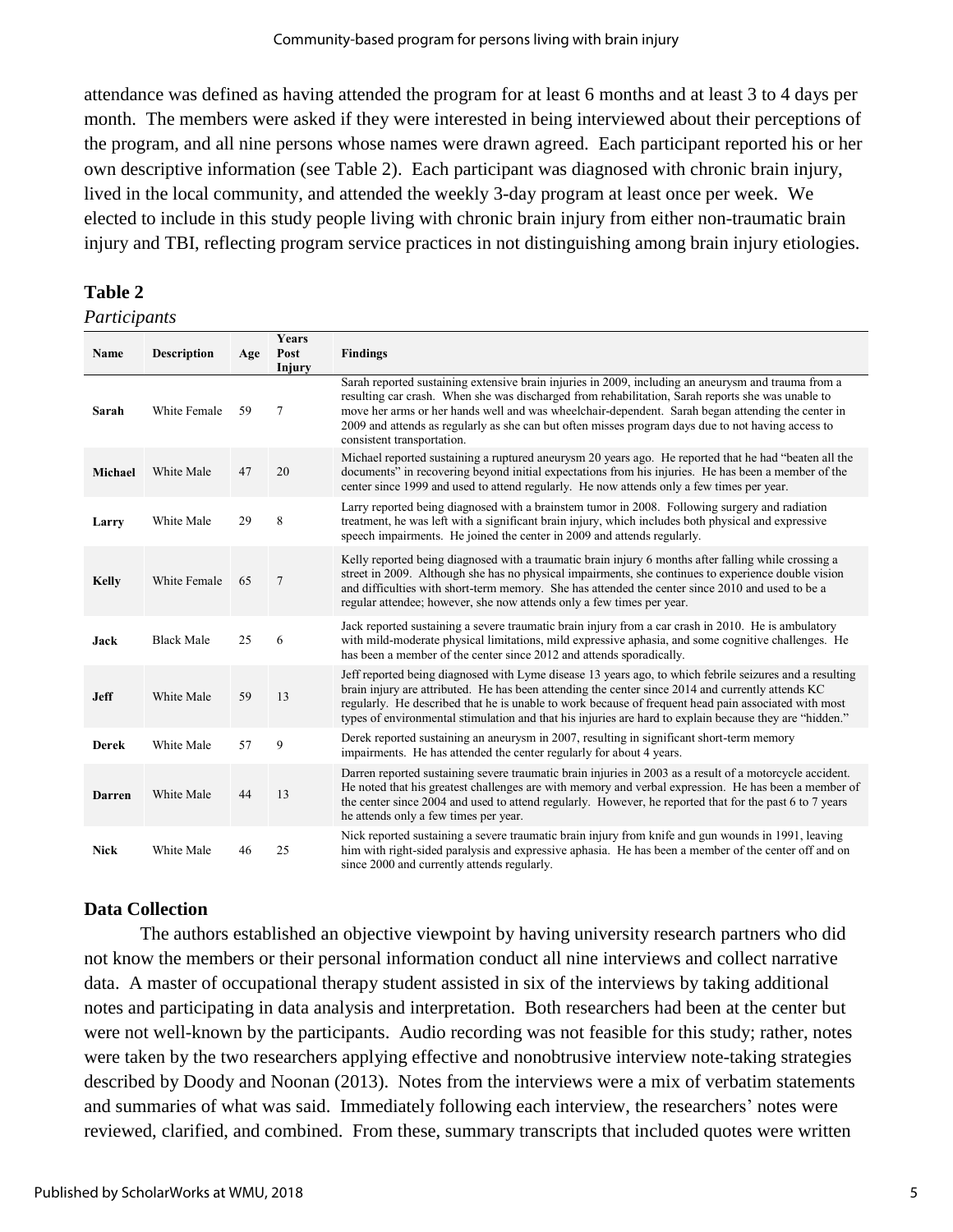that were then shared with each participant within 48 hr of the interview. The primary interviewer asked the participants to confirm and edit the transcripts until they expressed confidence that their statements accurately reflected their perceptions. In cases where the participant was not able to read the transcript, the primary researcher read the transcript to the participant. The interviews were recorded via notes taken both during and following the interviews. Each interview was conducted in a private room and lasted approximately 60 to 90 min. The participants were told that nothing they said would be shared with the program staff and that we would use false names on each transcript.

In order to establish research trustworthiness in data collection as defined by Krefting (1991), several steps were taken, including: (a) establishing transferability by using a random sample of community-dwelling members who each had chronic brain injury and (b) establishing credibility by giving the participants a safe place to speak freely and anonymously and asking open-ended questions that were expanded or reframed as needed to promote understanding (e.g., in cases where aphasia or delays in language processing required accommodated slower or repeated communication). To impart dependability and confirmability, the interviews were conducted by the same person, with an additional researcher present for six of the nine interviews.

#### **Data Analysis**

To establish trustworthiness in analysis (Krefting, 1991), we triangulated the transcripts among the interviewers and the participants, engaging them in reviewing their own summary transcripts until they accurately expressed their messages. The final transcripts were coded for themes by the two researchers, and the notes were compared and discussed over several meetings. To guide coding and thematic analysis, we applied methods described by Braun and Clarke (2012), in which transcripts are read several times by each researcher, coded by repeated words or sentiments, and clustered into broader themes. Once the first two researchers achieved agreement on drafted themes, two brain-injury certified professionals who worked at the center were asked to review the transcripts and to develop independently their own coding and themes. Codes were defined by each researcher and then discussed among the entire team of four researchers until consensus was achieved. The team then discussed their coded findings extensively with each other until reaching a consensus on the final themes and exemplary quotes.

#### **Results**

All of the participants were engaged and enthusiastic in telling their stories and describing their perceptions. Although several had some degree of expressive aphasia as a result of their injuries, each was highly successful at communicating his or her perceptions. All of the participants described being more stressed in the past but not feeling that way now, and attributed their current stress perception to the supports and information provided by the center staff, interns, and other members. One member expressed feeling highly stressed currently, but after questioning, it became clear that this was specific only to his current living situation and was not related to the community center. In fact, he viewed the center as a place that may help him figure out how to address his issue.

A similar picture emerged regarding quality of life perception. We found that all of the respondents aligned with what the previous study had reported: each person thought that his or her current quality of life was good. They acknowledged that this was not always the case, especially right after their injuries and during the initial stages of recovery when they felt their quality of life was low. Each attributed the center with having a positive influence on his or her quality of life perception.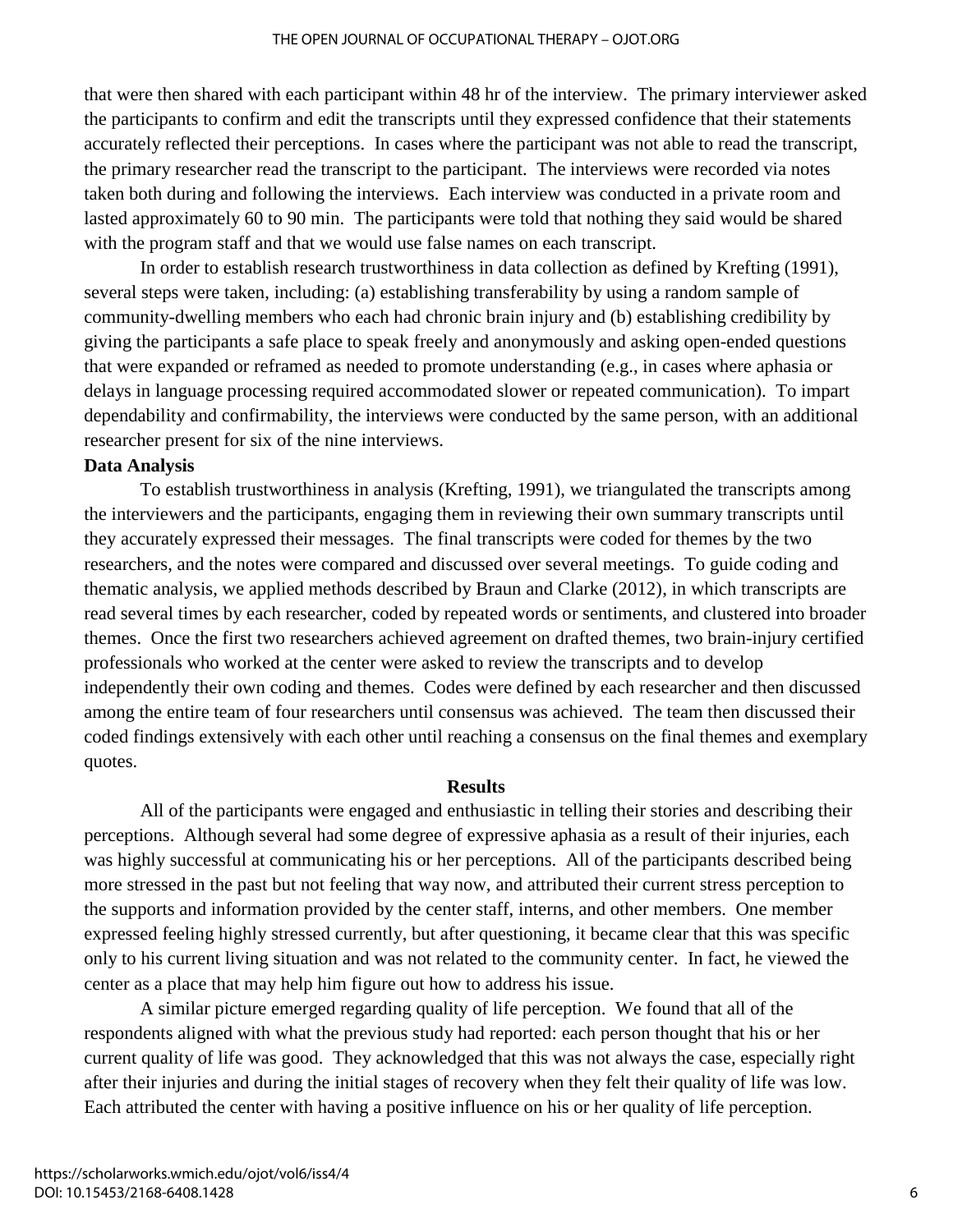The data analysis process resulted in the following four themes that the participants expressed about the program: (a) positive self-acceptance, (b) possibility, (c) participation, and (d) purpose.

## **Positive Self-Acceptance**

This first theme was strongly prevalent in each of the nine participant interviews. Using similar descriptions but with different examples and words, the participants related a time when they reached a realization that they were no longer exactly the same person who they were in the past. Each participant described that the center helped him or her achieve an understanding of individual challenges and limitations. Their perspectives focused more on their strengths than on their perceived challenges and disabilities. This strengths-focused perspective on one's identity seemed similar to what others have described as a "sense of coherence," an identified factor contributing to life satisfaction (Jacobsson et al., 2011).

One member (Sarah) noted that although she embraced her new self, she believed that she still carried a lot of her previous self in the person she is today. She described her struggle with acceptance:

I grew up believing what I had heard when I was younger, that acceptance meant giving up, and I did not to ever wish to give up. I had also heard that in*valid* was the same as *in*valid. But after 1 month in bed trying to meditate [during a lengthy illness], what [center staff] kept telling me finally clicked, that accepting is recognizing your reality, not giving up. I put that on my refrigerator to remind me.

Michael also credited the center with his ability to accept who he is as a person postinjury: "Life is a journey, you will accept or not accept. It is up to you to decide. There should be more centers around to help people live as you are now, as a new person."

Kelly noted the center was the "best thing that happened to her," because [prior to attending] she felt vulnerable and could not express herself after her injury. She described the center as having a positive, lasting influence on her ability to express herself and to accept that "You don't need to be perfect, you can be good at what you've got." Kelly noted that specific programs at the center were responsible for her having learned accommodations that recently helped her secure part-time employment.

Being able to positively accept one's self also came from being with others who had similar experiences. Jack said that the center had given him a "sense of worth" because the groups have provided him with opportunities to connect and share stories with individuals who have similar problems. Michael noted that "the center is a place that you can talk about these things and not be judged; in fact, you'll find out you're not the only one." Nick further confirmed this perspective by noting, "I am not defined by my injury," and he appreciated the accepting community in which he was not forced to reflect on his injury. Larry explained that he, like others, finds meaning in being a part of the center community. He said, "Everyone accepts everyone for who they are." In describing the accepting atmosphere at the center, he noted that he feels "comfortable enough to heal" when surrounded by other members dealing with similar problems.

# **Possibility**

The second theme, embraced by all of the participants, was related to stories about personal attributes resurfacing after the injury, or new ones emerging, that helped define their perspective of living now and in the future. Each felt that the center facilitated a perspective of moving forward in meaningful and sometimes very practical ways by focusing on strengths and developing personal capacities.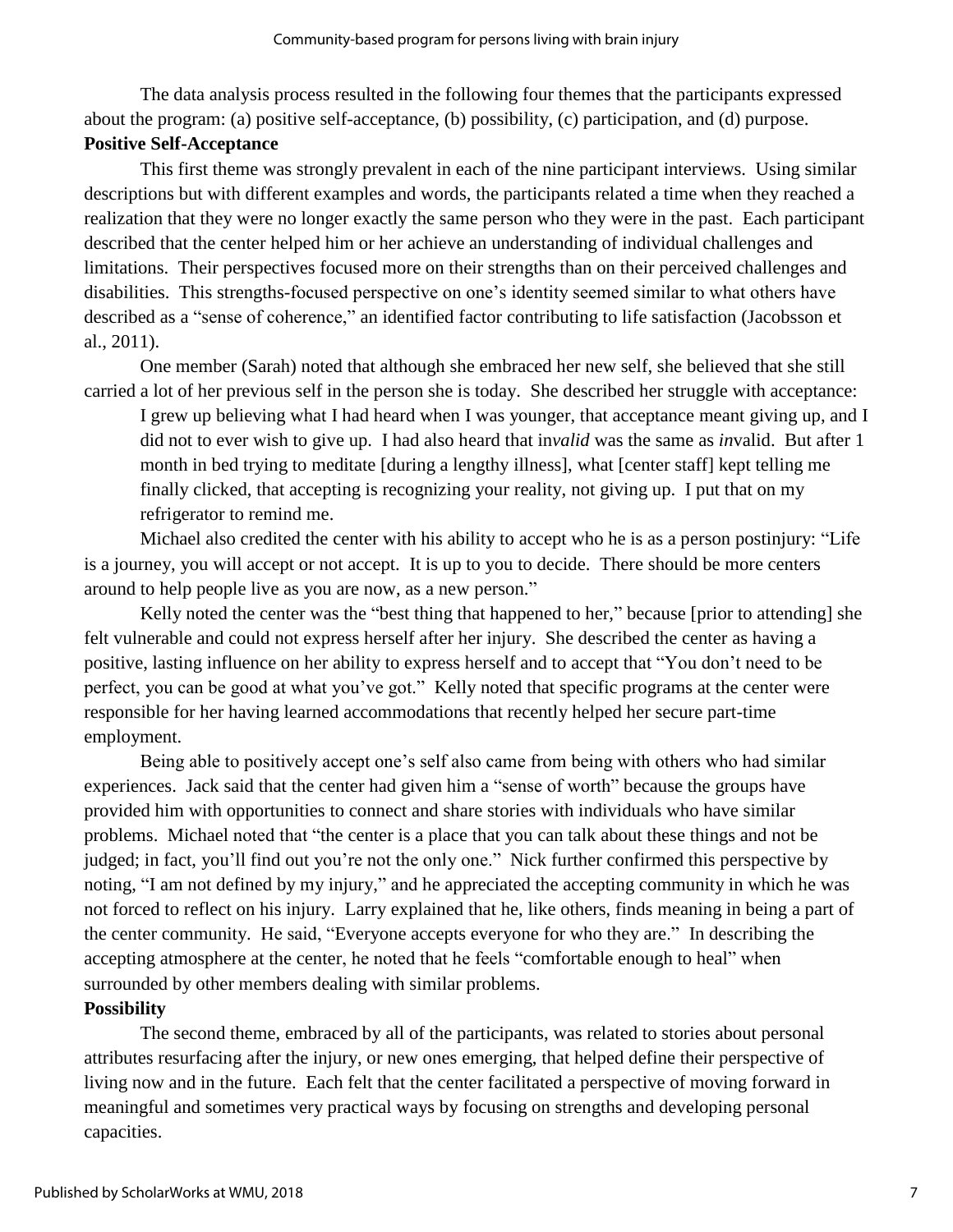Darren, for example, did not start taking bass guitar and electric guitar lessons until almost 10 years after his accident. Through his experience of trying new things at the center, he felt encouraged to take on greater challenges. He expressed that he wants people to understand that persons with brain injury can still learn new things. He said:

The passions you had before your injury don't go away, and you still have the ability to learn new things and learning how to play [guitar]. I also have learned how to play keyboard a little as well, so passions don't have to die just because you have a brain injury. It is so rewarding to be able to learn something new that you couldn't do before your injury.

Jack noted that he was pleased to discover that he "still has the ability to think and solve problems." He relayed that the center's group offerings show members that they still have the ability to do things, solve problems, and be creative.

Derek further noted that the center's staff members "coordinate groups and choices about things that people like to do." He also appreciated that group topics help him with his challenges, especially his short-term memory loss.

Sarah stated that "You don't have to be at the center to be benefited by them," and that "Some people move on, but some people stay," referring to the center's meeting people's needs "where they are at" currently, giving them the skills to move forward and providing support to members who are no longer regularly attending the program. Several of the participants recognized that the program is designed to intentionally facilitate skills that help members move forward and seek opportunities beyond the center.

#### **Participation**

A description of the role the center played in launching each member's reintegration into the social community was also embraced by each of the respondents. For some, the center community remains their locus of their social participation, with limited participation in other social networks. For others, the center was a stepping-stone into what several described as currently rich social lives. For example, Michael said, "I have a full life now outside of the center" as his reason for attending the center only occasionally. Darren noted that there was "no specific agenda for him any longer," but that he still returns occasionally to check in as well as to support and to teach others. Regardless of whether they were currently active or only previously active members, five of the respondents described having a sense of life-long membership at the center, even if he or she no longer attends regularly.

Several members (Darren, Jack, and Kelly) have obtained some type of part-time employment that impacts attendance, while others described transportation obstacles (Sarah). However, each still expressed a deep attachment to the center. Jack noted that he comes back to the center when he can because he "wants to give back" by supporting other people. Sarah, limited in her transportation options, uses social media to stay in touch with her friends and staff at the center. "I have chums from the center . . . . Some do not come anymore but we are still connected . . . . If you choose to move on, you still carry [the center] in your heart."

Before he came to the center, Jeff described his life as reclusive and depressing, but he now considers his new relationships at the center to be genuine, and he perceives himself as more social and outgoing. He said, "The center is a melting pot; a safe, patient atmosphere where we can act naturally with people of many different backgrounds." Darren noted that, "[the center] offers powerful support for mental health through the friendships and social connections that are made and that endure here." Derek stated, "All of my friends are the center members, because my former friends abandoned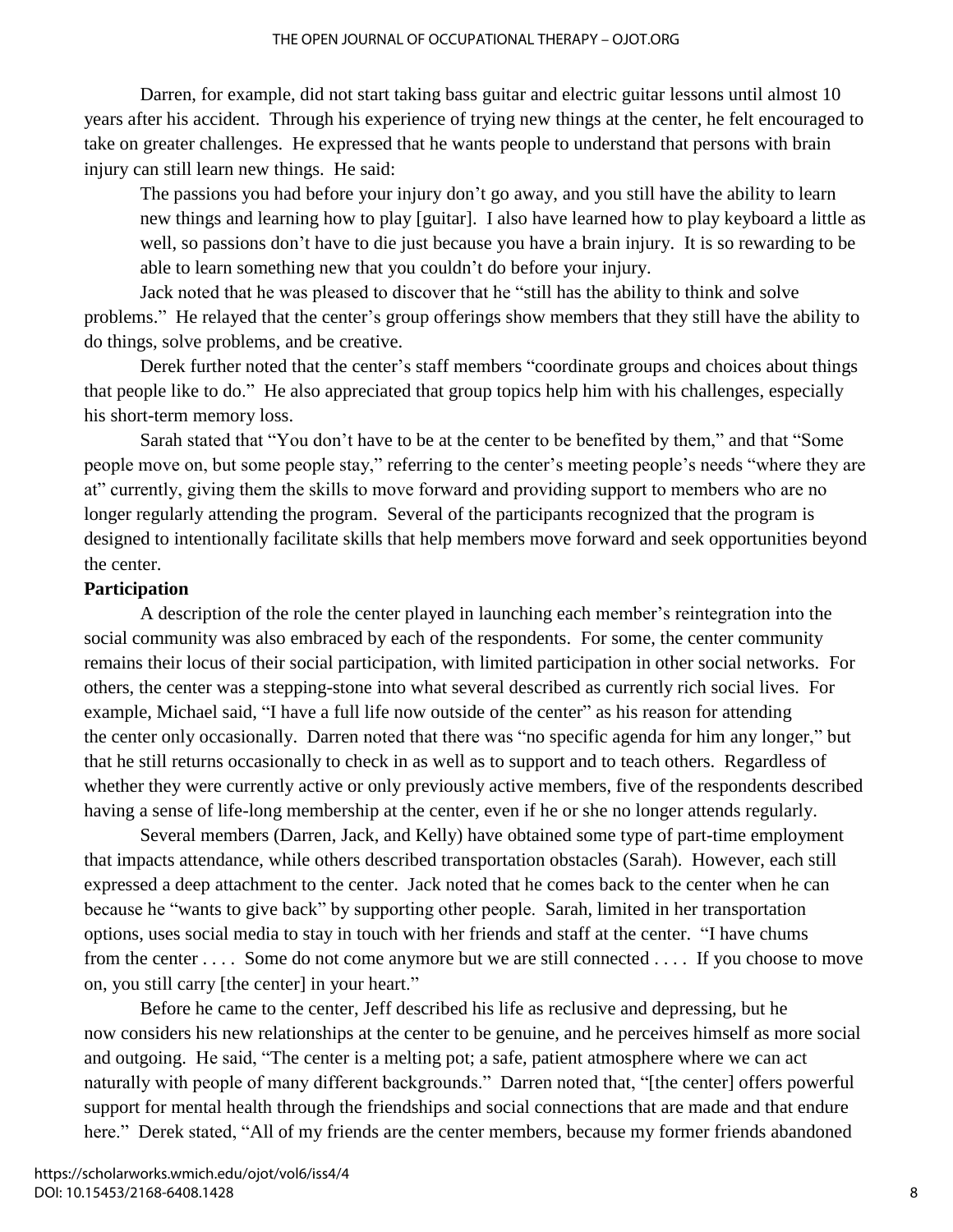me after my injury." Further, he stated, "[the center] means friends. Having a sense of belonging with other people where you can be yourself. We are not alone in the world."

#### **Purpose**

Most of the participants described finding purpose at the center through opportunities to help others. These opportunities to "give back" ranged from providing support to new members to helping teach people in the broader community about brain injury and participating in the education of the center interns. For some, the role of "expert teacher" is a profound part of their new identities and there was recognition that they personally received benefit from this role.

Darren, for example, recognized the important role members have in teaching people about what it is like to have a brain injury. He said he loved the community education program through which members provide brain injury education to aspiring health and human service professionals at universities, students at middle and high schools, and members of community organizations. He said:

It is inspiring to know that students seek our knowledge and learn about our experiences. It is inspiring to be able to educate smart up-and-coming young professionals. Same as we learned about ourselves in this process, so do they learn from us, too.

Kelly stated that there is a "symbiotic relationship" among the members and student interns working at the center as part of their fieldwork experiences, as each learns from one another. Kelly described the interns as "sponges," constantly absorbing new information to enhance their skills, and she expressed value in contributing to their education in meaningful ways.

Larry noted, "In rehab, people are trying to 'fix you,' but at the center no one is trying to fix anything . . . they are here to learn and accept and help each other." He further noted that, "The interns do not want to receive anything or fix anyone, they only wish to help." Larry recognized the interns' strong desire to learn and he loves "teaching and challenging" them.

## **Discussion**

As noted in the beginning of the paper, the program studied was designed to impact positively several quality of life variables, including social connectedness, psychological health, stress perception, well-being, and community participation. Initial experiences at the center and the connections built from attending the program consistently appeared to provide an "inoculation" for broader community reintegration by fostering the strength and resiliency to deal with issues and challenges as they arise. In other words, the participants confirmed that the program was providing exactly what it intended to provide. To explicate how the participant outcomes were generated, we analyzed program features contributing to each of the identified themes (see Figure 1).

Inspired by the center's informal motto, "You're not who you were, be who you are," first coined by its founder, the program provides opportunities for survivors to discover, strengthen, and embrace their new identities. Several program features are designed to facilitate positive selfacceptance and participation. First, the center membership is exclusively for acquired brain injury survivors. Members report that being around people who "get it" is helpful in the acceptance of their own challenges and of the challenges of others. Members also report that they find comfort in not being defined by their brain injuries in this community, thus allowing other parts of their person to regain importance.

The opportunity to socialize and forge meaningful relationships is also vital to these themes. At the center, there are many places to gather in both formal (e.g., structured groups) and informal ways.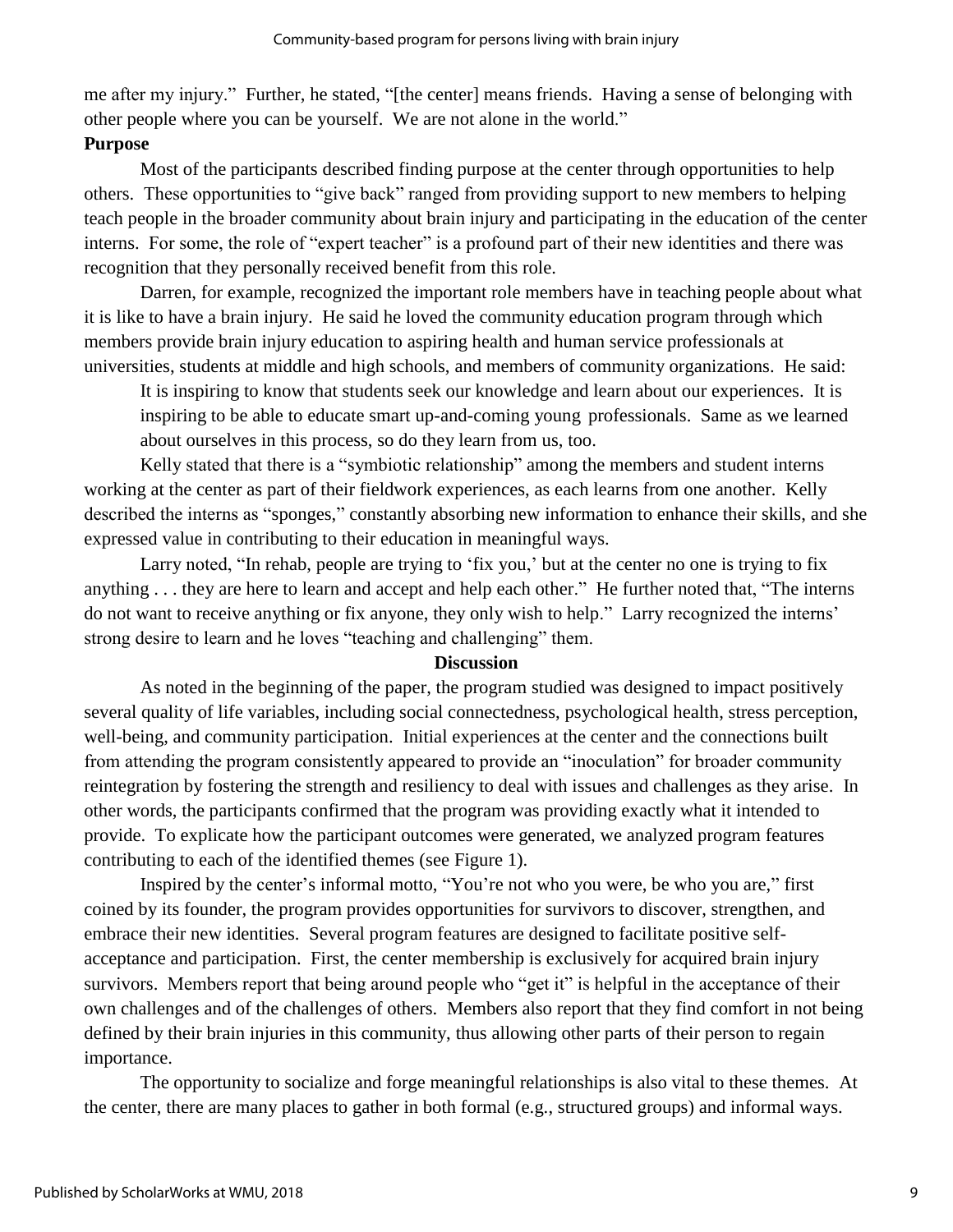These opportunities to socialize foster an environment in which many members find friendship and companionship, as well as focused skill development.



#### *Figure 1.* Themes explained by program elements.

Many of the center's groups include topics, discussions, or activities to help members better understand their challenges and those of others and to offer opportunities for peer support. Each week, the center offers groups focused exclusively on mental health topics, often relevant to the process of self-acceptance. Other groups focus on education about brain injury as well as opportunities for skill building and the acquisition of strategies, helping members to better understand and master their unique challenges. These deeper insights, in turn, give members the opportunity to educate others about their unique brain injury and how it has impacted them.

The themes of purpose and possibility that emerged from the participants were also recognizably supported by programmatic elements. Purpose seemed, as expressed by the participants, to be found in the wide variety of therapeutic activities at the center. All of them stated in some manner that the center gave them a reason to get out of their homes, and, as one participant (Sarah) stated, "to get off of my couch and away from the TV set." At the center, members elect to participate in structured group sessions of their choosing that offer opportunities to practice and improve skills, as well as to learn new strategies for improved daily life functioning. A large variety of groups is offered each program day with themes that align with the needs of brain injury survivors: functional and cognitive skill building, social and communication skills, mental health, physical wellness, community connections, creative expression, and recreation. Members' functional improvements may also be attributed to the center's "strengths-based" approach that facilitates members moving forward by making a paradigm shift from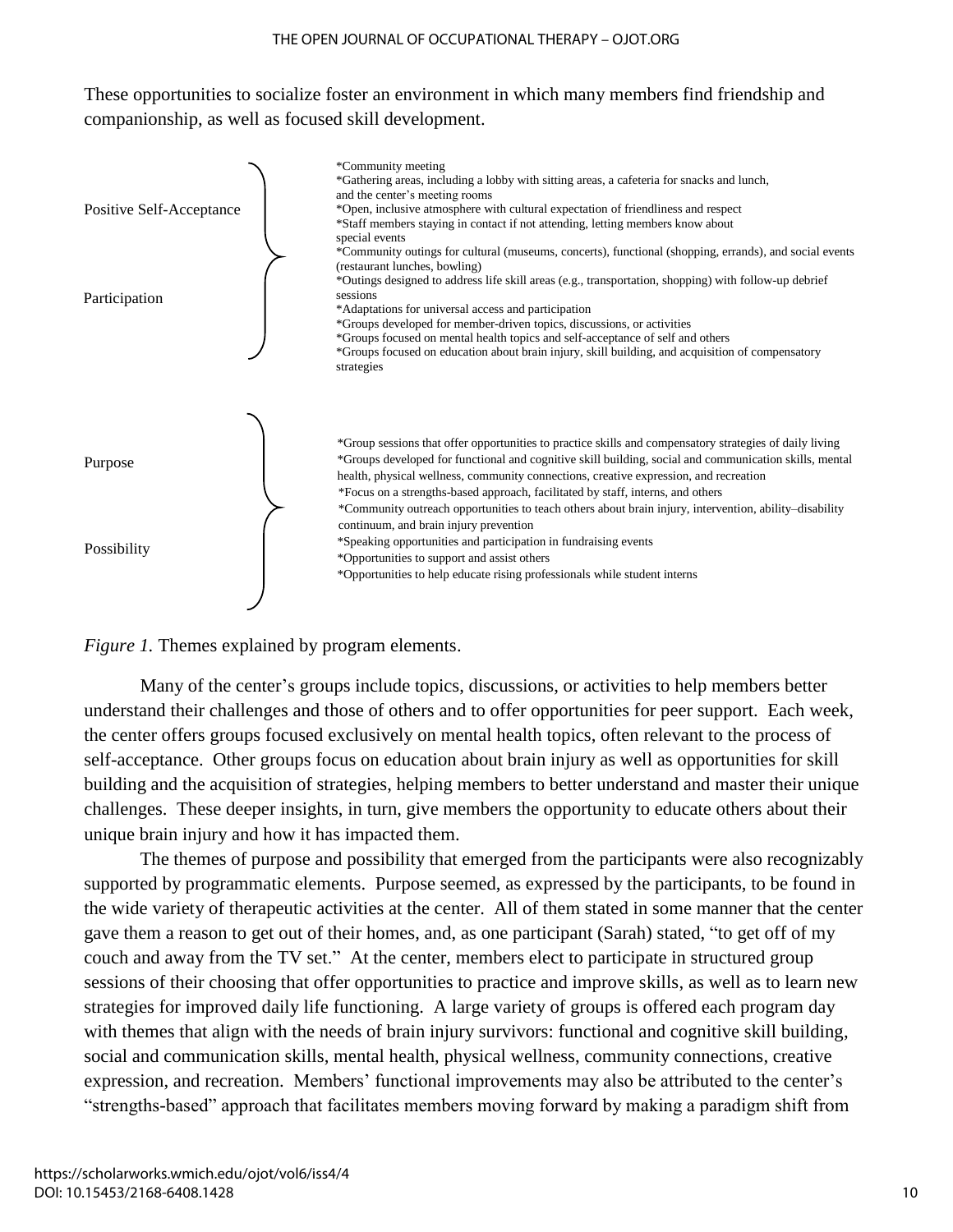feeling limited by what is wrong with them to acknowledging and using their strengths to accomplish their goals.

The participants noted that they have valued the opportunity to "play a role" or "give back" through their involvement at the center. While this was likely not an anticipated outcome when the program was developed 16 years ago, the therapeutic benefit that members derive from "giving back" has become increasingly evident as the program has developed and now is intentionally integrated into the design of the program. These exchanges are especially salient when potential or new members enter the community. It is common to see these individuals flanked by members after introducing themselves at community meetings, or being asked to sit with members at lunch. Giving back often occurs in the form of helping someone find his or her way around the building, suggesting a group, or offering encouragement that things will get easier. In addition, members are given opportunities to assist new groups of interns several times per year. They expressed value in helping these health professions students learn about the personal journey of brain injury and how to engage most effectively with persons of varying abilities or disabilities. These opportunities to give back allowed members to feel like collaborators in student education, and to be recognized for their valued role in helping their peers; in doing so, they embraced multiple layers of personal meaning and purpose.

We established this research project to better understand how program elements appeared to enhance the participating members' ratings in quality of life satisfaction, social connectedness, and stress management based on findings from a previous outcomes study (White et al., 2016). The results from our interviews are consistent with the results of our previous study that described higher quality of life, social connectedness, and lower stress perception in members. We were also able to make connections about what happens day-to-day at the center that helped explain the outcomes we found. On the surface, the intentional programming at the center, described above, seems intuitive, making perfect sense for addressing the needs of persons living with chronic brain injury. On a deeper level, we recognized layers of complexity in how the center embraces the unique needs of persons with brain injury and intentionally designs programming to support the significant challenges and life issues observed in this population. The program's model of providing strengths-based programming in which people are encouraged to participate in ways of their own choosing, based on personal meaning and supports, aligns well with the tenets of occupational therapy in which individual motivation and choice in desired occupations promotes health, wellness, and recovery (Hemmingsson & Jonsson, 2005).

Participation and being involved in life activity are critical to health and well-being (Wilcock, 1999). Sudden disruptions in one's life activity due to brain injury can impact life participation long after medical recovery. The small sample of persons we interviewed are complex individuals who landed suddenly in a different life place than they ever intended or anticipated, and their needs reflect a mix of loss, depression, anxiety, lack of direction, lack of participation and purpose, a wide range of disabilities and remaining abilities, and family and social networks that have been completely disrupted. All of the participants described having found a place where they could be accepted completely and address on their own terms whatever directions they chose for reconstructing a meaningful life for themselves. Each member's story highlighted the value of addressing brain injury from a more holistic perspective based on recovery rather than a traditional medical model. Themes emerging from this study are consistent with components of the recovery model, such as strengths-based, peer support, selfdirection, person-centered, and empowerment (Champagne & Gray, 2016). Addressing each of these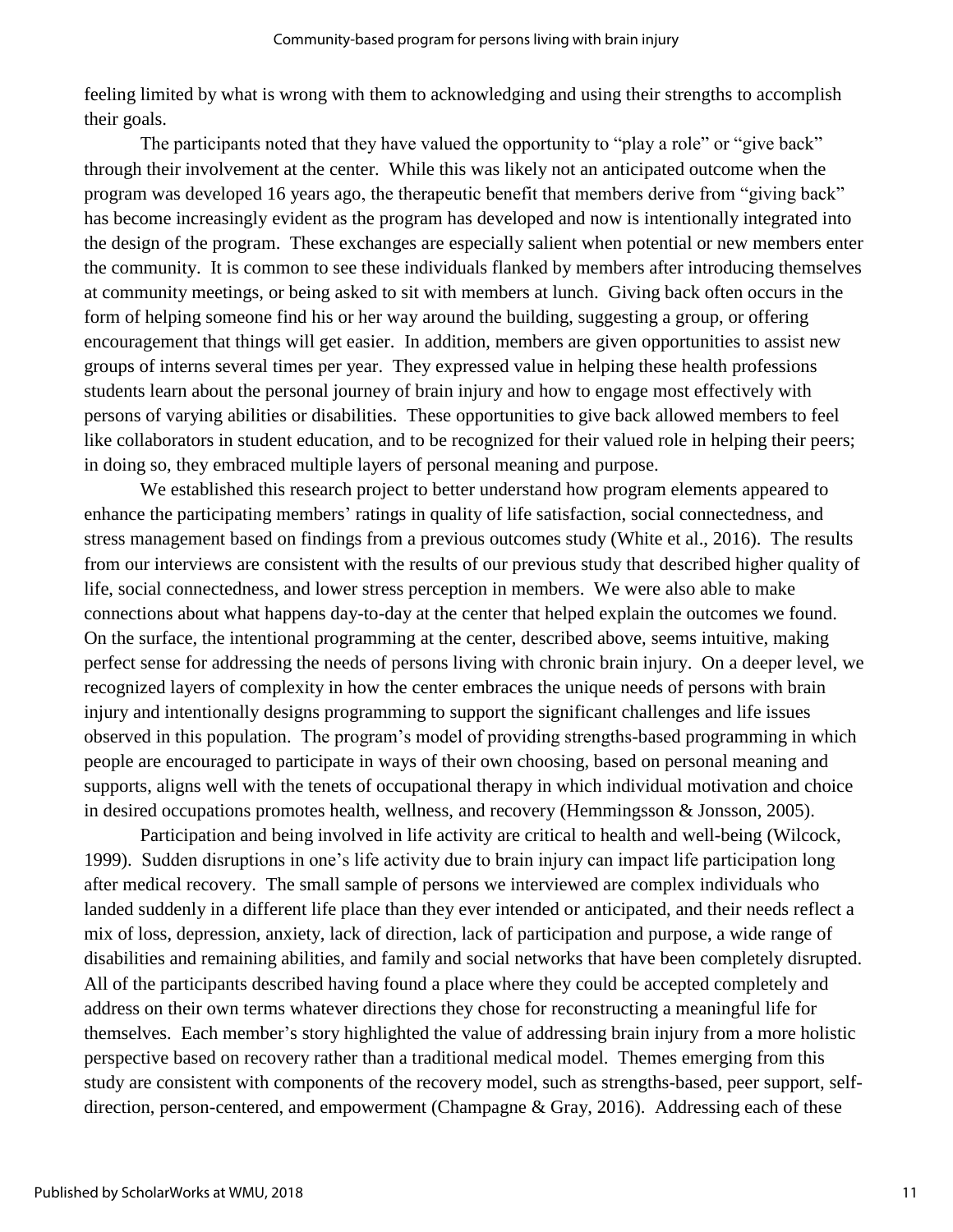variables provided members of the center with a unique opportunity for personal belonging and growth that is much different than postinjury rehabilitation.

# **Limitations**

There are several limitations to this study. The small sample of individuals interviewed may limit generalizability of the findings. Although we obtained a random sample of the members, we did not hear any opposing viewpoints or divergent opinions about the center; the similarities among the members were pronounced. This may be, in part, because all of the participants were self-selected members who choose to go regularly to the center and who hold similar affinities for the program. Further, the participants come from the same region and local communities and may be more similar in viewpoints than with others across the country who may be more dissimilar. An additional limitation is that the participants may have been influenced to speak positively about the program because the interviews were conducted at the center. We attempted to limit possible bias by conducting interviews in a closed, windowless room in a quiet area of the building and by telling the participants that none of what they shared would be directly shared with any staff member. Further, no staff were in the area, and the interviews were conducted by a person who did not work at the center. Another possible limitation is that we were unable to locate and interview persons who had left the center. The participants in this study were all regular attendees who expressed appreciation that the center affords them the opportunities and support that they believed is often lacking in other communities.

The participants appeared quite open in their interviews and seemed to appreciate that they had only good things to say about the center. They expressed opinions that there are few places like the center that offer services during the critical community reintegration period postinjury and expressed similar concerns about the lack of services for those living with chronic brain injury once past rehabilitation.

# **Implications for Practice**

There are implications from this study that may be applied in practice. As noted earlier, the profession has called on occupational therapists to conduct more research in models of practice for persons living with brain injury. As described in the introduction, there are several lines of research that illustrate the needs of persons living with brain injury in the community and suggest relations among variables, such as participation, social connections, and health and well-being outcomes. However, we could not identify any research studies that looked at specific brain injury programs that appear both to be effective based on the perceptions of persons receiving services and to describe how these programs delivered services. In other words, there is the need for more studies that evaluate service delivery models and how they are effective, so that our field can offer best practice suggestions for new programs. We offer in this study some practical program descriptions that seem to have had a positive impact on the participants and that we hope will be replicated and further studied.

#### **References**

American Occupational Therapy Association. (2014). Occupational therapy practice framework: Domain and process (3rd ed.). *American Journal of Occupational Therapy*, *68*(Suppl. 1), S1-S48. <http://doi.org/10.5014/ajot.2014.682006>

American Occupational Therapy Association. (2016). AOTA unveils Vision 2025. *American Journal*  *of Occupational Therapy*, *71*(3), 1*.* <https://doi.org/10.5014/ajot.2017.713002>

Baxter, P., & Jack, S. (2008). Qualitative case study methodology: Study design and implementation for novice researchers. *The Qualitative Report*, *13*(4)*,* 544-559. Retrieved from <http://nsuworks.nova.edu/tqr/vol13/iss4/2>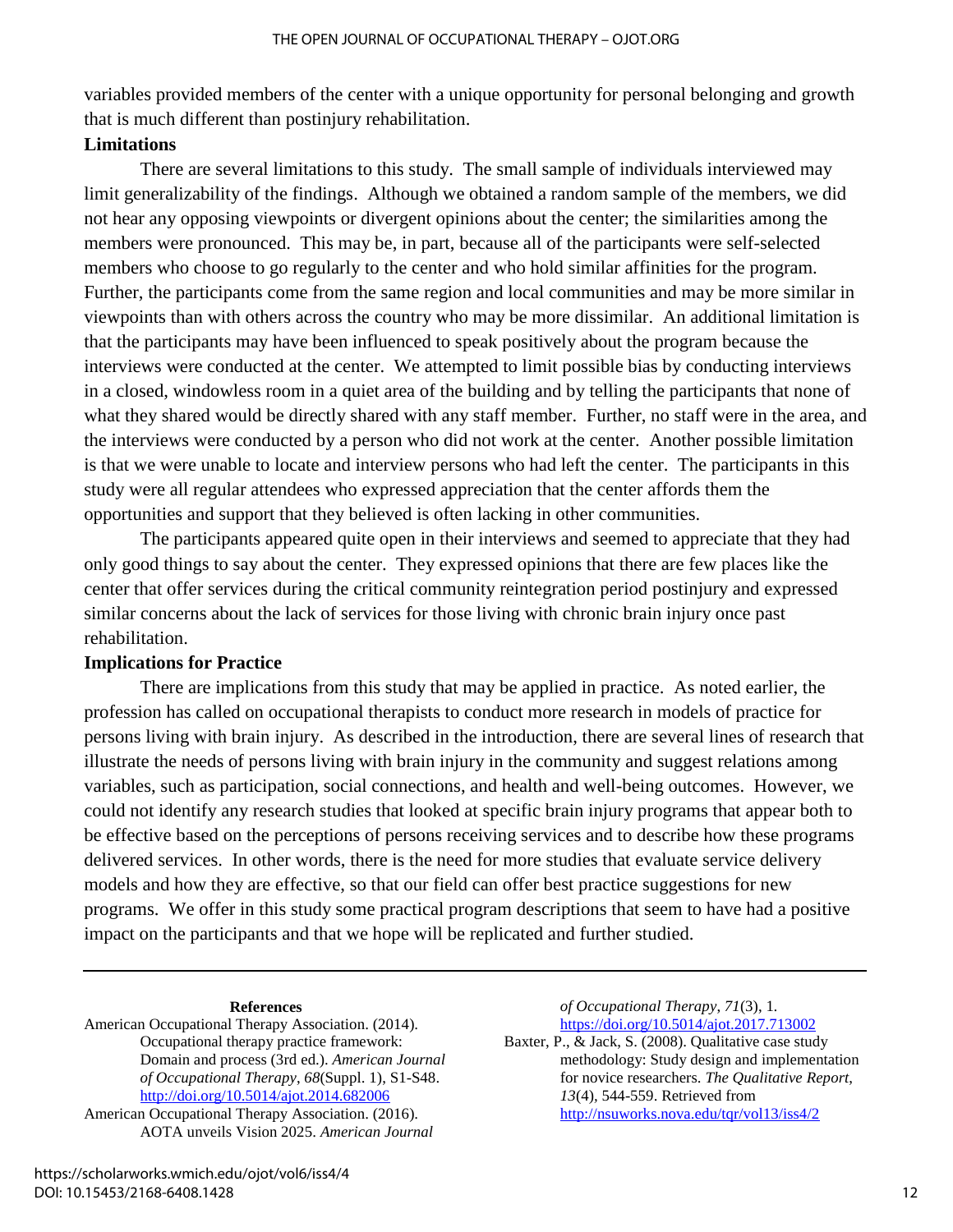- Bay, E., & Covassin, T. (2012). Chronic stress and depressive symptoms following mild to moderate traumatic brain injury. *Archives of Psychiatric Nursing*, *26*(6), 477-486. <http://doi.org/10.1016/j.apnu.2012.06.002>
- Bay, E., & de-Leon, M. B. (2011). Chronic stress and fatigue-related quality of life after mild to moderate traumatic brain injury. *Journal of Head Trauma Rehabilitation*, *26*(5), 355-363. [http://dx.doi.org/10.1097/HTR.0b013e3181f201](http://dx.doi.org/10.1097/HTR.0b013e3181f20146) [46](http://dx.doi.org/10.1097/HTR.0b013e3181f20146)
- Bay, E., Hagerty, B. M., Williams, R. A., Kirsch, N., & Gillespie, B. (2002). Chronic stress, sense of belonging, and depression among survivors of traumatic brain injury. *Journal of Nursing Scholarship*, *34*(3), 221-226. <http://doi.org/10.1111/j.1547-5069.2002.00221.x>
- Bay, E., Kalpakjian, C., & Giordani, B. (2012). Determinants of subjective memory complaints in community-dwelling adults with mild-tomoderate traumatic brain injury. *Brain Injury*, *26*(7-8), 941-949. <https://doi.org/10.3109/02699052.2012.666365>
- Brain Injury Association of America. (2018). About brain injury: Brain injury overview. Retrieved from [https://www.biausa.org/brain-injury/about-brain](https://www.biausa.org/brain-injury/about-brain-injury/basics/overview)[injury/basics/overview](https://www.biausa.org/brain-injury/about-brain-injury/basics/overview)
- Braun, V., & Clarke, V. (2012). Thematic analysis. In H. Cooper, P. M. Camic, D. L. Long, A. T. Panter, D. Rindskopf, & K. J. Sher (Eds.), *APA handbook of research methods in psychology, vol. 2. Research designs: Quantitative, qualitative, neuropsychological, and biological* (pp. 57-71). <http://dx.doi.org/10.1037/13620-004>
- Centers for Disease Control and Prevention. (2015). *CDC's report to congress on traumatic brain injury epidemiology and rehabilitation: Recommendations for addressing critical gaps.* Retrieved from [https://www.cdc.gov/traumaticbraininjury/pdf/tbi](https://www.cdc.gov/traumaticbraininjury/pdf/tbi_report_to_congress_epi_and_rehab_snapshot-a.pdf) [\\_report\\_to\\_congress\\_epi\\_and\\_rehab\\_snapshot](https://www.cdc.gov/traumaticbraininjury/pdf/tbi_report_to_congress_epi_and_rehab_snapshot-a.pdf)[a.pdf](https://www.cdc.gov/traumaticbraininjury/pdf/tbi_report_to_congress_epi_and_rehab_snapshot-a.pdf)
- Champagne, T., & Gray, K. (2016). *AOTA fact sheet: Occupational therapy's role in mental health recovery*. Retrieved from [https://www.aota.org/~/media/Corporate/Files/A](https://www.aota.org/~/media/Corporate/Files/AboutOT/Professionals/WhatIsOT/MH/Facts/Mental%20Health%20Recovery.pdf) [boutOT/Professionals/WhatIsOT/MH/Facts/Men](https://www.aota.org/~/media/Corporate/Files/AboutOT/Professionals/WhatIsOT/MH/Facts/Mental%20Health%20Recovery.pdf) [tal%20Health%20Recovery.pdf](https://www.aota.org/~/media/Corporate/Files/AboutOT/Professionals/WhatIsOT/MH/Facts/Mental%20Health%20Recovery.pdf)
- Cohen, S. (1988). Perceived stress in a probability sample of the United States. In S. Spacapan & S. Oskamp (Eds.), *The social psychology of health* (pp. 31-67). Thousand Oaks, CA: Sage Publications, Inc.
- Coronado, V. G., McGuire, L. C., Sarmiento, K., Bell, J., Lionbarger, M. R., Jones, C. D., . . . Xu, L. (2012). Trends in traumatic brain injury in the U.S. and the public health response: 1995-

2009. *Journal of Safety Research*, *43*(4), 299- 307.<http://doi.org/10.1016/j.jsr.2012.08.011>

- Corrigan, J. D., & Hammond, F. M. (2013). Traumatic brain injury as a chronic health condition. *Archives of Physical Medicine and Rehabilitation*, *94*(6), 1199-1201. <http://doi.org/10.1016/j.apmr.2013.01.023>
- Dahm, J., & Ponsford, J. (2015). Comparison of longterm outcomes following traumatic injury: What is the unique experience for those with brain injury compared with orthopaedic injury? *International Journal of the Care of the Injury*, *46*(1), 142-149. <http://doi.org/10.1016/j.injury.2014.07.012>
- Doody, O., & Noonan, M. (2013). Preparing and conducting interviews to collect data. *Nurse Researcher*, *20*(5), 28-32. <http://doi.org/10.7748/nr2013.05.20.5.28.e327>
- Go, A. S., Mozaffarian, D., Roger, V. L., Benjamin, E. J., Berry, J. D., Blaha, M. J., . . . Turner, M. B. (2013). Heart disease and stroke statistics – 2014 update: A report from the American heart association. *Journal of the American Heart Association*, *129*(3) 1-267. [Retrieved from](https://doi.org/10.1161/01.cir.0000441139.02102.80)  [https://www.ahajournals.org/doi/pdf/10.1161/01.](https://doi.org/10.1161/01.cir.0000441139.02102.80) [cir.0000441139.02102.80](https://doi.org/10.1161/01.cir.0000441139.02102.80)
- Hawthorne, G., Gruen, R. L., & Kaye, A. H. (2009). Traumatic brain injury and long-term quality of life: Findings from an Australian study. *Journal of Neurotrauma*, *26*(10), 1623-1633. <http://doi.org/10.1089/neu.2008.0735>
- Hawthorne, G., Herrman, H., & Murphy, B. (2006). Interpreting the WHOQOL-BREF: Preliminary population norms and effect sizes. *Social Indicators Research*, *77*(1), 37-59. <http://doi.org/10.1007/s11205-005-5552-1>
- Hemmingsson, H., & Jonsson, H. (2005). An occupational perspective on the concept of participation in the international classification of functioning, disability and health - Some critical remarks. *American Journal of Occupational Therapy*, *59*(5), 569-576. <http://doi.org/10.5014/ajot.59.5.569>
- Jacobsson, L. J., Westerberg, M., Malec, J. F., & Lexell, J. (2011). Sense of coherence and disability and the relationship with life satisfaction 6-15 years after traumatic brain injury in northern Sweden. *Neuropsychological Rehabilitation*, *21*(3), 383- 400.

<http://doi.org/10.1080/09602011.2011.566711>

- Jacobsson, L., & Lexell, J. (2013). Life satisfaction 6-15 years after a traumatic brain injury. *Journal of Rehabilitation Medicine*, *45*(10), 1010-1015. <http://dx.doi.org/10.2340/16501977-1204>
- Krefting, L. (1991). Rigor in qualitative research: The assessment of trustworthiness. *American Journal of Occupational Therapy*, *45*(3), 214-222. <http://doi.org/10.5014/ajot.45.3.214>